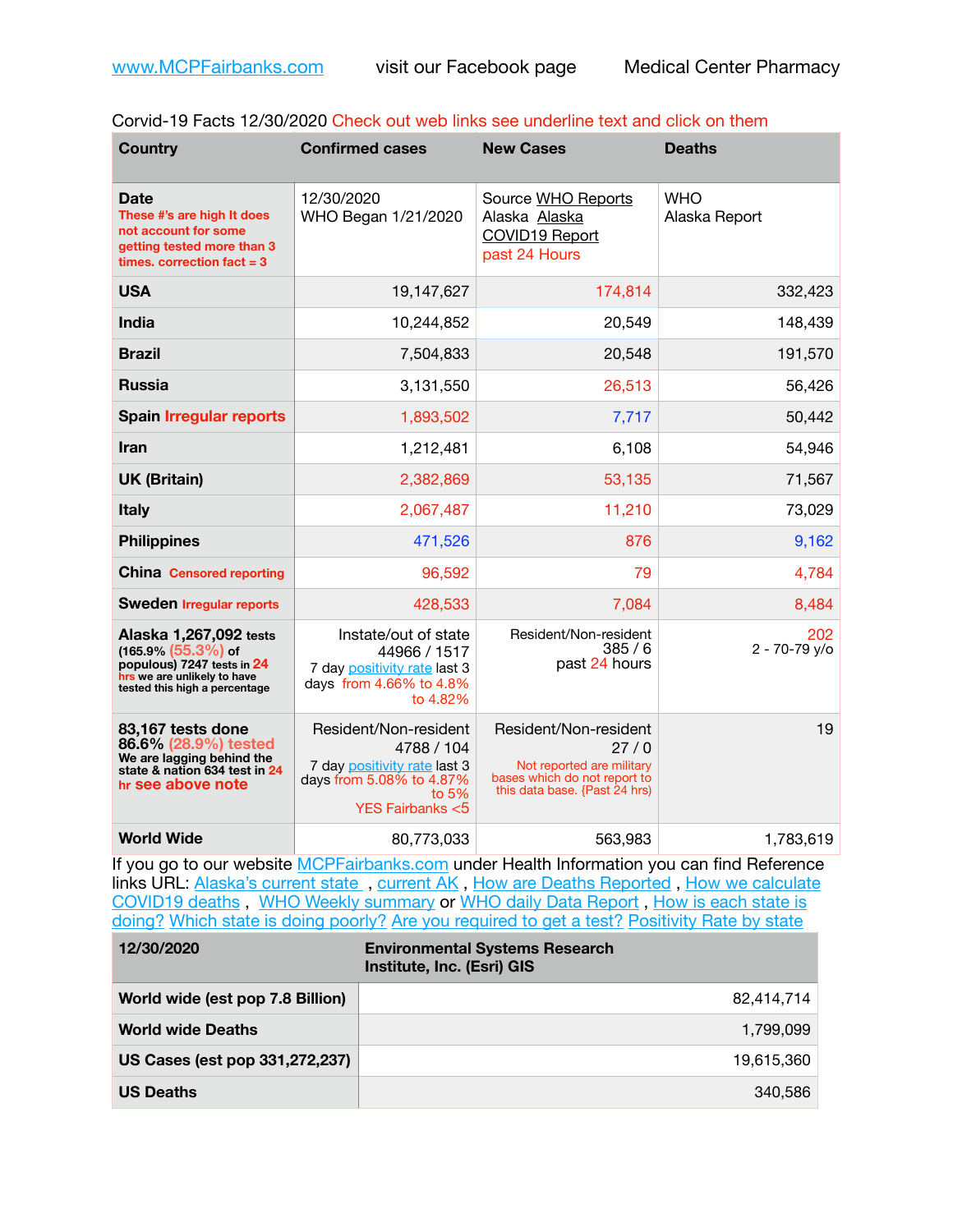The US has 2.8 hospital beds per 1000 our needs could be 56, China had 4.3, Italy 3.2, South Korea 12.3

Impact of COVID-19 on the US Healthcare system

Estimated US Population 331.3 million 118.5% (39.5%) have been tested (392.3 million) Estimated 5% of US population will test positive for Covid-19 16.56 million (currently 19.6 Million have) we have currently tested an est. 392.3 million based on 19.6 mill that have tested positive discount some of these numbers by 67% to account for multiple testing of same person.

If 8% will require hospitalization of the 16.56 million positive cases, we would need 1.325 million beds. Estimated by the American Hospital Association there are 800,000 staffed beds available. 

The USNS Mercy and Comfort added 2,000 staffed beds, not ICU

Of these estimated to be admitted to ICU 960,000. to ICU beds The US has 16,000 ICU beds we have 68,000-85,000 beds ve have 68,000-85,000 beds

 The Needs US could need 299,000beds with ventilators <16,000 ventilators

**Summation:** Estimated needs could be 1.325 million hospitalized beds for just COVID-19 patients alone. If positives represents 5% of test run, then approximately 388.5 million have been tested, we have no idea how many tests have been run or how many multiple tests conducted on the same person, resulting in 19.6 million positive tests run with 340586 with 4057 deaths in the past 24 hours, ave 2008/ day. In AK, with 44966 positive cases 5.92% of Alaska, 997 hospitalizations, and 202 deaths. Hospitalization rate is 2.22% of those that test positive, Death Rate 0.449% overall or 20.3% of those hospitalized.

Normal ICU stay 5-7 days, estimated ICU stay for COVID-19 2-3 weeks and they could tie up a ventilator for that length of time also, helping only 1/3 as many patients.

This is why we need to flatten the curve by social spacing and only essential travel.

Expected Death (these are just estimates based on other countries) if 5% of the US Population (16.56 million) test positive and if

1% die = 165,600 people

2% die = 311,200 people

3% die = 496,800 people

6% die = 993,600 people obviously we have passed the 1.325 million positive cases so if 5% of the US population (16.56 million) test positive and 6% of those die = 993,600 deaths if no vaccine, or if 3.09% (511,704) will die, we are 1/3 of the way there in 25 weeks.

 World wide death rate of positive tests actually 2.18%. The US is at 340586 1.74% of those actually tested positive, that is 71% lower death rate than when we started in 3/2020 , started at 6%. There are 7.8 Billion people in the world 331 million live in the US (4.2% of the world's population). The US deaths represents 18.93% of the world's death numbers and 23.8% of worldwide confirmed cases. In comparison to the flu in the US

CDC Estimates. From 2010 to 2016, the flu-related death rate was between 12,000 and 56,000, with the highest season being 2012 to 2013 and the lowest being 2011 to 2012. Most deaths are caused by complications of the flu, including pneumonia or a secondary bacterial infection of the heart or brain. or 2,000 to 9,333 per year. In 2020 in the US has 19 million cases 180,000 hospitalized and 10,000 (0.052%) have died, typically it is 2% will die, compared to 1.74% with COVID19. 118.5% (US), 165.9% (Alaska), & 86.6% (Fbks) are still too few to protect us from future outbreaks. Experts feel that we need either need people to get infected with the virus and develop antibodies or get vaccinated to create immune antibodies to protect us, that we need  $>60\%$  of the population to have positive antibody tests and preferably 70-90%, one expert felt they would not feel confident til >85% were positive, to give assurance (herd immunity) in order to go without masks and social distancing. NY City seems to have the highest number at 20%. Testing is so important. Currently we are testing at 39.07 Million tests per month. At this rate to test everyone once it will take 8.4 months or over 0.7 years. To test 3 times it would take 25.2 months or 2.1 years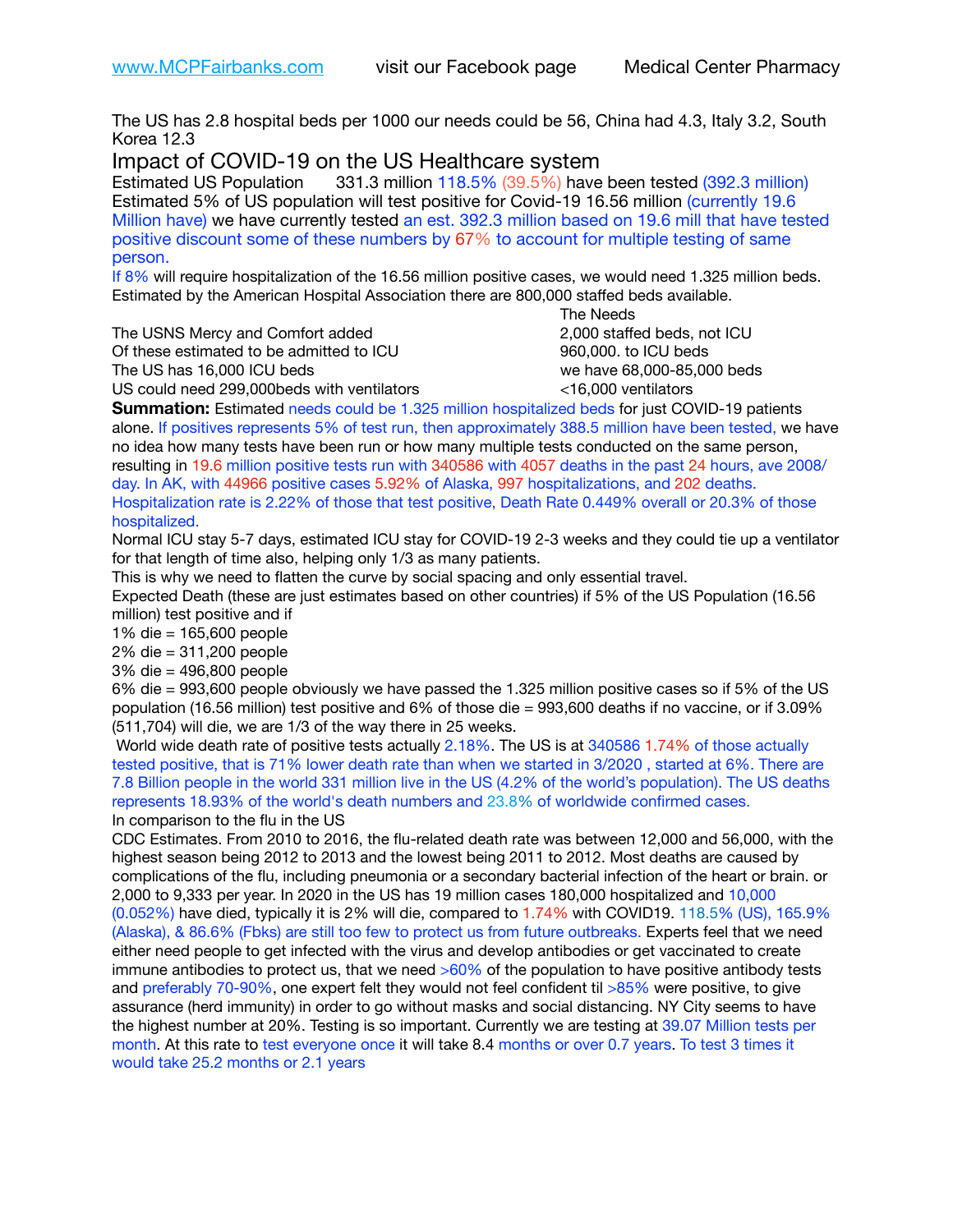The Flu (Influenza kills approximately 1-2% of those infected, SARS killed 800 people total, COVID19 appears to kill 1.74% of those that test positive or -0.87 times (0.13%) less deadly than the flu and seems to be more contagious. (Seems to spread more readily)

Alaska has 44966 so far, 4788 in Fairbanks or 1 of every 10 of Alaskans, and was 1 in 10, with 200 deaths, the first case was transient foreign airline crew member. Interesting, the Source of Alaska's SARS-Cov2 virus originated not from East Asia by travelers or the west coast (Washington where it was first observed) , but came from the east coast of the US, and they were inoculated first from Europe, accordingly from New York's Governor and CDC.

**Best practice protection** is good personal Hygiene do not touch eyes, nose, mouth, wash hands frequently for at least 20-30 seconds, before you touch your face, and observe personal spacing of 6-18 feet. Remove your shoes in your house, frequently clean surface areas, let the cleaner sit 15-20 sec before wiping off. **We are recommending to wear any kind of mask.**

Drug treatment is being researched, but as yet not been verified, only suggested. Best to isolate those sick and isolate those most susceptible (old and preconditioned with risk factors)

**Risk factors:** Cardiovascular disease (56.6%), Obesity (41.7%), Diabetes (33.8%), age >60, respiratory problems, especially smokers or those who vape, High Blood Pressure

If you have been exposed self isolate for 2-4 weeks

One episode in China, a man tested negative for 27 days before showing symptoms. So Isolation may want to be considered up to 4 weeks not just 2 weeks.

Italy 1 in 10 positive cases admitted to ICU due to Hypoxic failure requiring mechanical ventilation. In NY it was 1 in 7 that required hospitalization, of the 5700 hospitalized 2634 were discharged (79% (2081)) or added (21%(553)), 9 in 10 put on a ventilator died.

Public policy development and education is important. How Long does Covid-19 stay on objects

| Air                              | up to 3 hours |
|----------------------------------|---------------|
| Copper                           | 4 hours       |
| Cardboard (Amazon Box)           | 24 hrs        |
| Plastic surfaces/Stainless Steel | 72 hours      |
| Mucosal surfaces                 | unknown       |



<10 10-19 20-29 30-39 40-49 50-59 60-69 70-79 >80

Viral Antigen and Viral RNA tells us you have the disease and can spread the disease and can or are currently sick. IgM (short term) and IgG (long term antibodies) tells us you have experienced the virus or had the vaccine, and got over it. You may be resistant if your [antibody](https://www.cdc.gov/coronavirus/2019-ncov/lab/resources/antibody-tests.html)  [levels](https://www.cdc.gov/coronavirus/2019-ncov/lab/resources/antibody-tests.html) are high enough. [Current](https://l.facebook.com/l.php?u=https://www.itv.com/news/2020-10-26/covid-19-antibody-levels-reduce-over-time-study-finds?fbclid=IwAR3Dapzh1qIH1EIOdUQI2y8THf7jfA4KBCaJz8Qg-8xe1YsrR4nsAHDIXSY&h=AT30nut8pkqp0heVuz5W2rT2WFFm-2Ab52BsJxZZCNlGsX58IpPkuVEPULbIUV_M16MAukx1Kwb657DPXxsgDN1rpOQ4gqBtQsmVYiWpnHPJo2RQsU6CPMd14lgLnQnFWxfVi6zvmw&__tn__=-UK-R&c%5B0%5D=AT1GaRAfR_nGAyqcn7TI1-PpvqOqEKXHnz6TDWvRStMnOSH7boQDvTiwTOc6VId9UES6LKiOmm2m88wKCoolkJyOFvakt2Z1Mw8toYWGGoWW23r0MNVBl7cYJXB_UOvGklNHaNnaNr1_S7NhT3BSykNOBg) [View of](https://www.livescience.com/antibodies.html)  [antibodies/immunity](https://www.livescience.com/antibodies.html)[.](https://www.itv.com/news/2020-10-26/covid-19-antibody-levels-reduce-over-time-study-finds) We have tested currently 165.9% (55.3%) of the Alaskan

## Updated graph numbers.

| Project outward                |  |                        |
|--------------------------------|--|------------------------|
| Exhalation can spray           |  | 1.5 m $(4.9$ ft)       |
| spittle (droplets)             |  |                        |
| Coughing                       |  | $2 \text{ m}$ (6.6 ft) |
| Sneeze                         |  | 6 m (19.7 ft)          |
| Development of immune response |  |                        |

Early viral testing tests to see if you currently have the virus.

Later antibody testing tells us if you have been exposed and survived. But does not tells us if you have immunities to the virus. We will need to have both tests done in order to open the community..



Days Since Onset of Symptoms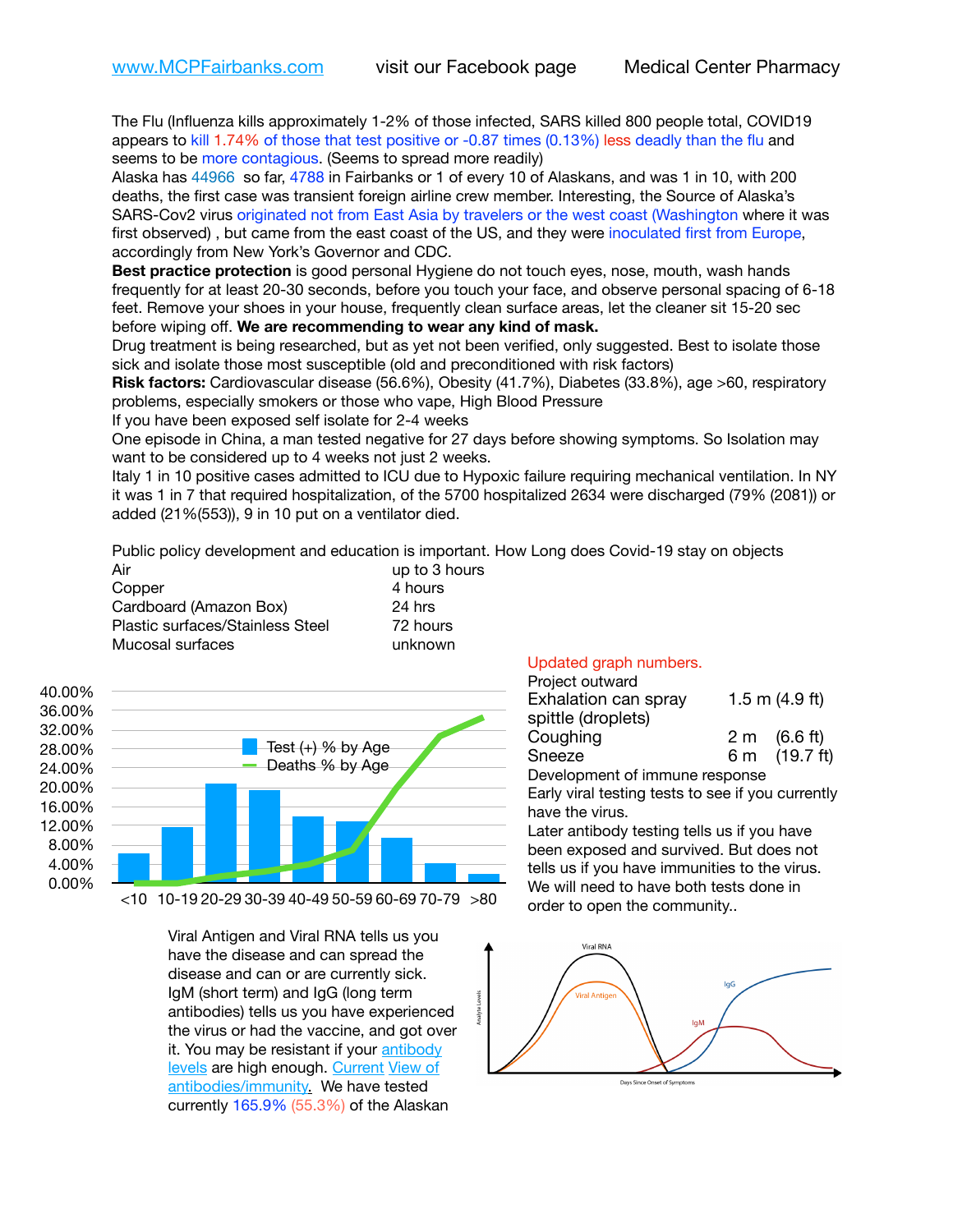population and over little over 118.5% (39.5%) of the US population, discount these numbers by 67% to reflect multiple testing of the same person. To be safe, we need at least 25% to see if we are making progress,  $60\%$  to [barely qualify](https://www.nature.com/articles/d41586-020-02948-4) to be safe, and  $70-90\%$  to be assured we will not see a second wave of sickness. Some experts will [not feel safe til we are at 85%.](https://www.bannerhealth.com/healthcareblog/teach-me/what-is-herd-immunity)

Three types of clinical laboratory COVID-19 or SARS-CoV-2 tests are being developed: Molecular Gene sequencing (current method), Viral antigen (testing parts of the virus), Host antibody tests (serology). They detect the virus in different ways.

Mask & Mask Usage: N95 filter out 95% of the particles in the air 3 microns in size or larger.

Mold sizes are about 10-12 microns in size. Bacteria are larger, so is dust

Gas molecules and viruses are smaller. PM2.5 are 2.5 microns in size.

**Viruses** can be 1 micron in size, 0.3 micron in size, or 0.1 microns in size, so they **will pass right through**. **We recommend wearing any mask, the mask may provide up to 5 times the protection** over **wearing no mask at all**. It still **does not protect** the wearer from contracting the infection, it **can inhibit** the spreading, something is **better than nothing at all**.

**Remember there is a clean side ( the side towards you) and a dirty side,** the side to the contaminated air is dirty. If you are COVID positive then this is reversed. When handling the mask, do not touch the dirty side and then touch your face, Wash properly your hands first after touching the dirty side before touching your face. If you are infected the dirty side is the inside surface of the mask.

Wash your homemade mask in hot water wash >133F (for at least 10 minutes) and rinse to sanitize with high heat >133F Plus and a weak bleach or peroxide (not Both) the mask. Daily if possible. If you are a frontline health care provider with a homemade fabric mask 2 hours. Do not touch the dirty side.

Alcohol solutions should be 60-80% alcohol 70% is optimal. **Keep wet and rub 30 seconds**, or Happy Birthday song sung 3 times.

Hydrogen peroxide diluted to 2% or 4 teaspoonful per quart of water (20ml per 946ml) Bleach the same ratio **Vinegar and ammonia are good cleaning agents, not disinfectants**.

**Do not mix** any of these agents together, toxic fumes can result.

**Disinfectants, in order to be effective**, should remain on the applied surface, to be cleaned moist **(wet) for 30 seconds to 4 minutes** depending on material. Caution may dissolve glue or adhesives or bleach and discolor items, check with manufacturers. Do not let it get inside electronic devices. UV (10 minutes), [UV light](http://www.docreviews.me/best-uv-boxes-2020/?fbclid=IwAR3bvFtXB48OoBBSvYvTEnKuHNPbipxM6jUo82QUSw9wckxjC7wwRZWabGw) only kills where it can see.

## **Myths**

Taking hot baths, using colloidal silver, eating garlic soup, gargling with bleach are not proven to be effective. We have already seen using chloroquine taking the wrong form in the wrong dose can be fatal, one death and one critically injured. (see Arizona couple after listening to the president)

**We have heard of all kinds of cures.** To date there is no curative or preventative treatments, only supportive therapy.

At this point there is **no proof** that Quinine, zinc, Hydroxychloroquine, Chloroquine, or Vitamin C works. As they say wives-tale at best, irresponsible reporting most likely. We have seen no information that they work, ineffective dosing issues, over-dosing issues, permanently killing the senses of smell or taste, inappropriate usage, cardiac arrhythmias, and death from the usage of these agents have been reported. The virus may die out with heat of summer, or cold weather, this is a myth

There are a couple of studies at show the virus can withstand 98F

We know the body tries to use up to 104F to potentiate our immune system, to kill viruses. Taking NSAID, Aspirin, Ach-Inhibitors, Arb's and you get the COVID-19 infection are not contraindicated and no clinical evidence that says you should stop any of these classes of medications. It would be misguided and ill advised if you did so

In other words, Unless your doctor makes changes, keep taking your medications unless told to do otherwise.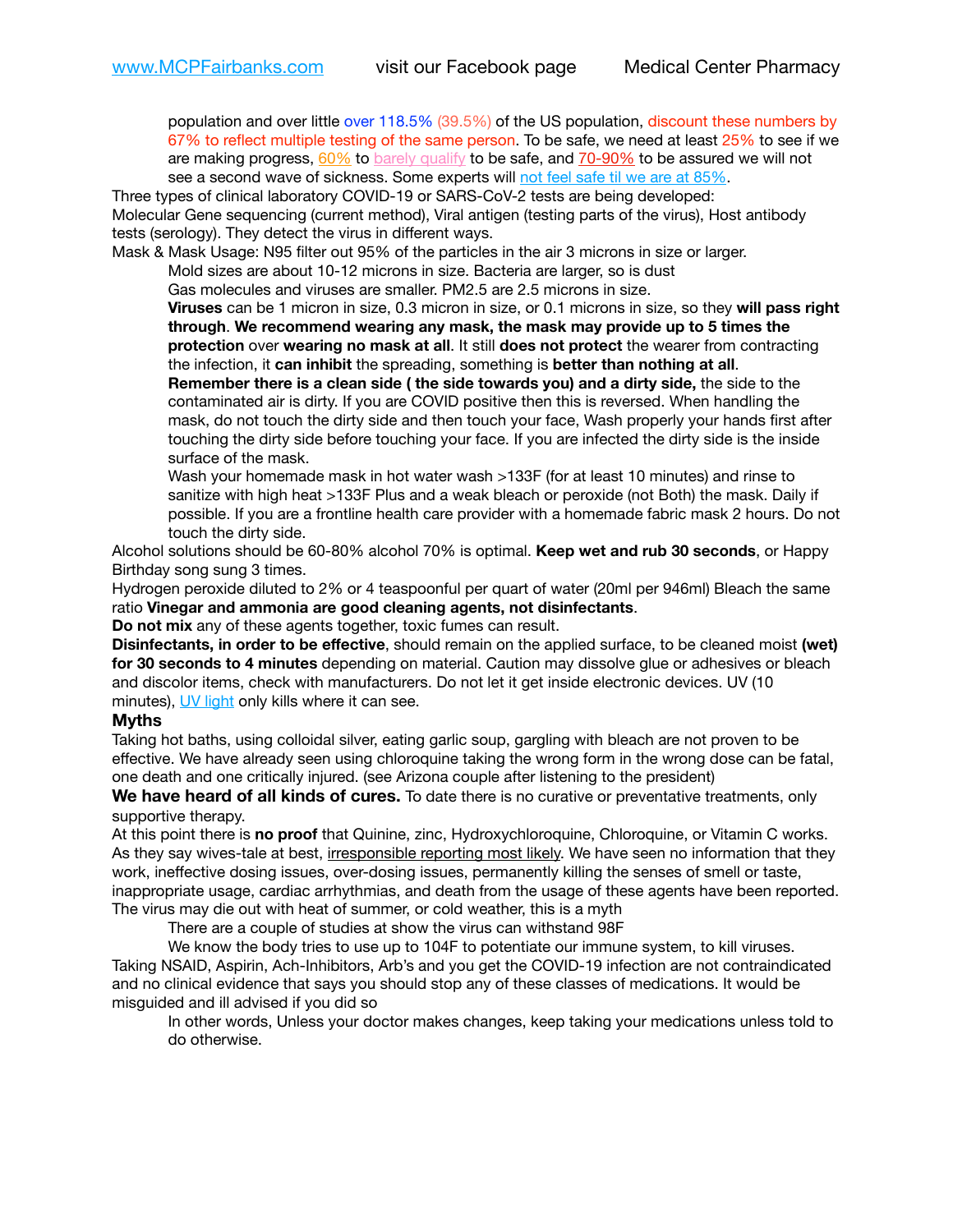## Magnitude of Death Comparison

| <b>Conflict</b>          | <b>Combat Death</b> |
|--------------------------|---------------------|
| <b>Revolutionary War</b> | 8,000               |
| Civil War                | 214,938             |
| World War I              | 53,402              |
| World War II             | 291,557             |
| <b>Korean Conflict</b>   | 33,686              |
| <b>Vietnam</b>           | 47,424              |
| <b>Gulf War</b>          | 149                 |
| Afghanistan              | 1,833               |
| Iraq                     | 3,836               |
| <b>COVID19</b>           | 340,586             |

| Group           | Alaska COVID19 Vaccine plan 12/30/2020                                                                                                                                                                                                                                                                                                                                                                                                                                            | Who can get<br>the vaccines?<br><b>Availability</b> |
|-----------------|-----------------------------------------------------------------------------------------------------------------------------------------------------------------------------------------------------------------------------------------------------------------------------------------------------------------------------------------------------------------------------------------------------------------------------------------------------------------------------------|-----------------------------------------------------|
|                 | Who is in this group                                                                                                                                                                                                                                                                                                                                                                                                                                                              |                                                     |
| Phase 1a Tier 1 | Long Term care Facility - Staff & Residents<br>Skilled care,<br>Assisted living,<br>Intermediate care with developmental<br>disabilities,<br>Residential Care facilities,<br>State Veterans Homes.<br>Front Line Hospital and Health care workers,<br>beside personal, High Risk jobs (examples ICU,<br>ER, Surgery, Physicans/prescribers, COVID<br>units, Respiratory/OT/PT/ST Therapists, Lab<br>Techs, Facility Security, House Keeping<br>(Environmental services), Dietary) | <b>Now</b>                                          |
| Phase 1a Tier 2 | Front Line EMS Fire Service providing medical<br>services, Vaccine providers, (That their services<br>are critical), Air and Ground EMS, Community<br>health aides, Practitioners. Health care workers<br>providing vaccines                                                                                                                                                                                                                                                      | <b>Now</b>                                          |